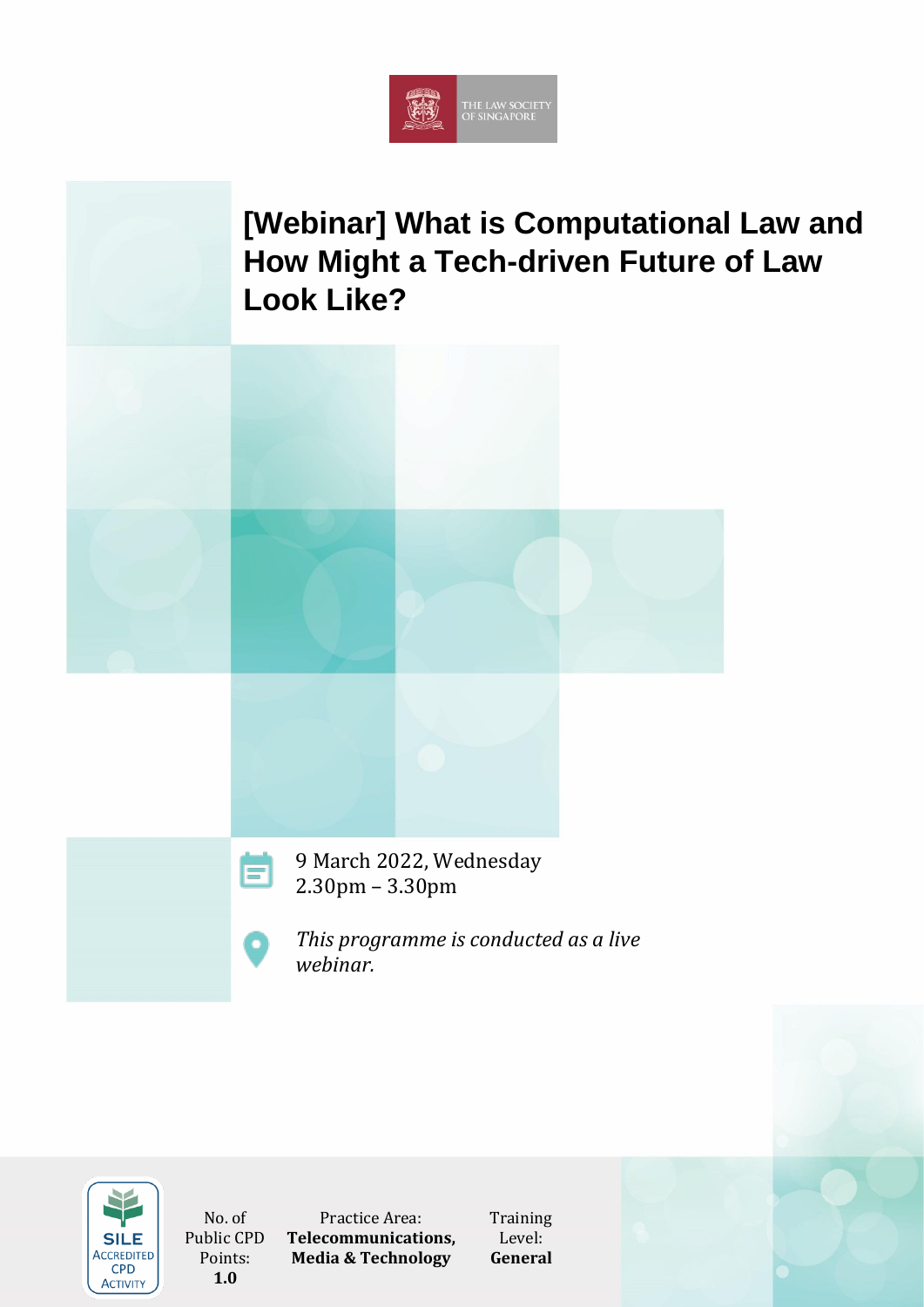## **About the Programme**

A quick primer of some key computer science concepts, significant advancements made in the field of computing and legaltech, and what computational law is about. Law predates computer science, and yet so much of our world is run on software and computer science. Computational law asks, what if computer science was invented before law? And if computer science is applied to the legal domain, what would the future of legal work look like in that world?

### **Learning Objectives/ Outcomes**

- To provide a big picture overview of what Computational Law is and how it can be applied.
- To position Computational Law amongst the prior art established on LegalTech, Artificial Intelligence, and the current state of affairs in the world.
- To help participants conceptualise potential applications and usefulness of Computational Law through the lens of the Rules as Code initiative.

### **Programme Outline**

| <b>Time</b>          | <b>Programme</b>                                                                                         |
|----------------------|----------------------------------------------------------------------------------------------------------|
| $2.00pm - 2.30pm$    | Registrants to log on                                                                                    |
| $2.30pm - 3.20pm$    | What is Computational Law and How Might a Tech-driven Future of Law<br><b>Look Like</b>                  |
|                      | Alexis Chun - Industry Director, Centre for Computational Law, Singapore<br><b>Management University</b> |
| $3.20$ pm $-3.30$ pm | <b>Question &amp; Answer</b>                                                                             |
| 3.30 <sub>pm</sub>   | End                                                                                                      |

### **Speaker's Profile**



### **Alexis Chun – Industry Director, Centre for Computational Law, Singapore Management University**

Alexis describes herself as a recovering lawyer, UX designer, and selftaught programmer. She is the Industry Director at Centre for Computational Law and Adjunct Faculty at the Yong Pung How School of Law, Singapore Management University. She is also co-founder and CEO of Legalese - a LegalTech start-up that is developing a domainspecific language for computational law.

Prior to Legalese, Alexis was a dispute resolution, technology, and IP lawyer in one of the largest transnational law firms in Asia. Handling both corporate advisory and commercial litigation, Alexis represented corporations on IT, IP, and commercial matters in court, advised on mergers and acquisitions, and was seconded to international banks to advise on Asia-Pacific regulatory compliance, financial products, and global risk management. As a consultant, she has been engaged to negotiate on corporate restructurings, data analytics, software & IT services, and international SaaS contracts in both English and Mandarin.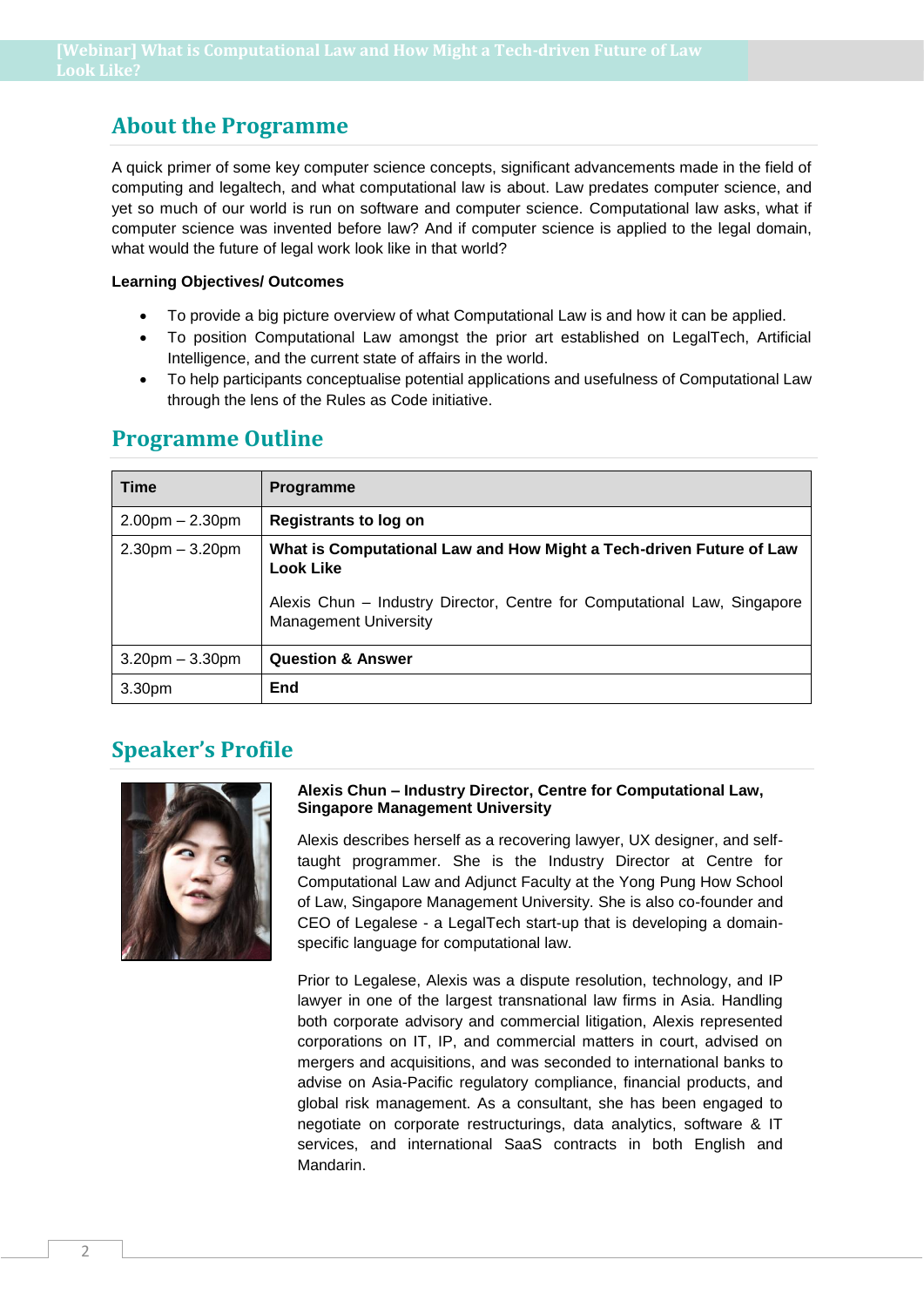Alexis is an advocate and solicitor of the Supreme Court of Singapore. She has a Bachelor of Laws (Second Upper with Honours) from Queen Mary, University of London (2011), and was a 2008 recipient of the Long Vacation Scholarship from Cambridge University.

#### **Admin Note to Singapore Practitioners and s36B Foreign Lawyers in relation to the Mandatory CPD Scheme:**

No of Public CPD Points: 1.0 Practice Area: Telecommunications, Media & Technology Training Level: General

Participants who wish to obtain CPD Points are reminded that they must comply strictly with the Attendance Policy set out in the CPD Guidelines. For this activity, this includes logging in at the start of the webinar and logging out at the conclusion of the webinar in the manner required by the organiser, and not being away from any part of the webinar. Participants who do not comply with the Attendance Policy will not be able to obtain CPD Points for attending the activity. Please refer to http://www.sileCPDcentre.sg for more information.

Note: In the course of the event, photographs/videos/interviews of participants could be taken/conducted by the Law Society or parties appointed by the Law Society for the purpose of post event publicity, either in the Law Society's official publication/website, social media platforms or any third party's publication/website/social media platforms approved by the Law Society.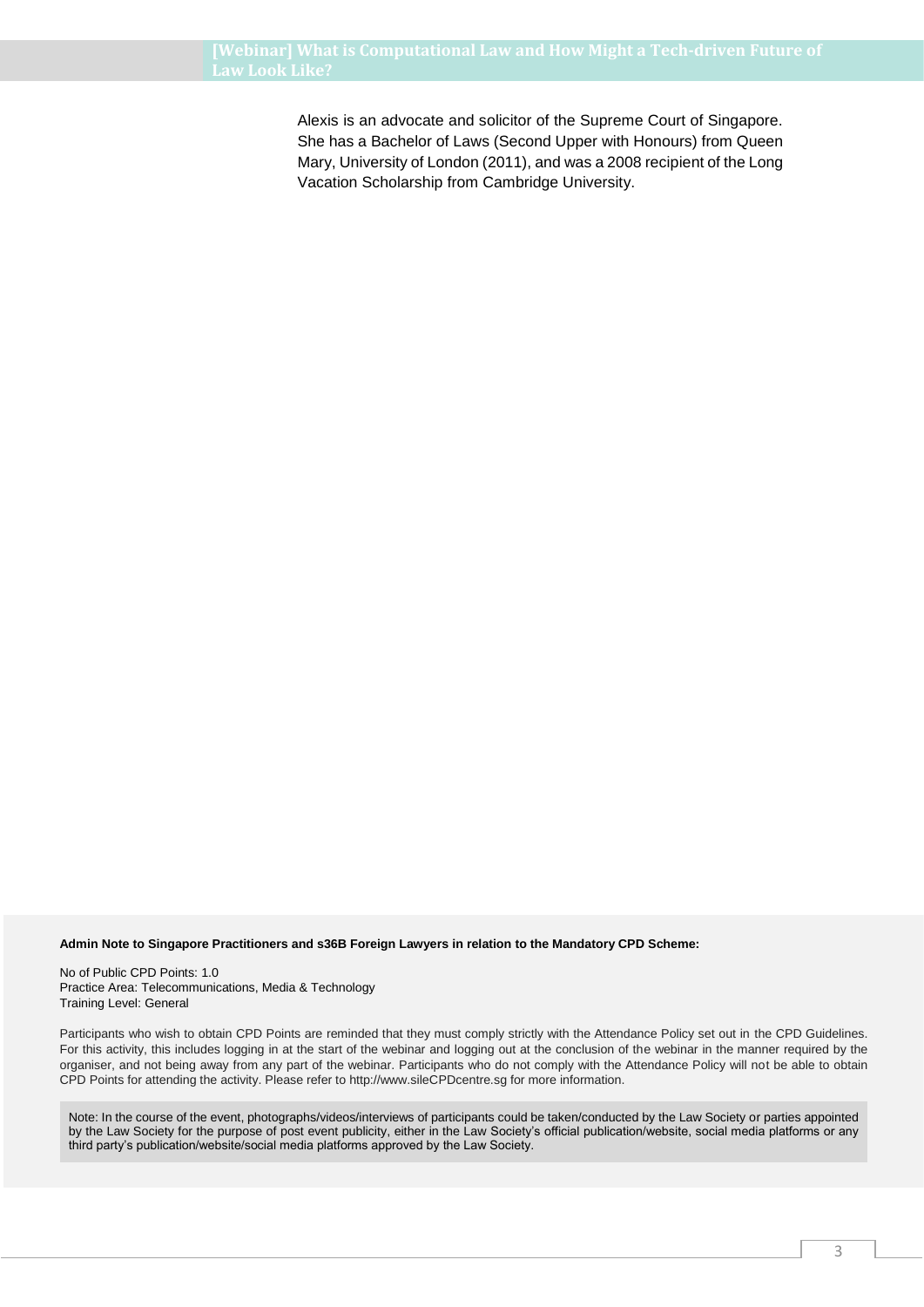### **Registration Fees**

| <b>Membership Category</b> | <b>Fees</b>                                |
|----------------------------|--------------------------------------------|
|                            | (Inclusive of 7% GST and course materials) |
| Law Society Member         | \$32.10                                    |
| <b>SCCA Member</b>         | \$57.78                                    |
| Non-Member                 | \$64.20                                    |

To register, please visit our website at: https://www.lawsociety.org.sg/CPD-Portal/Law-Society-Events. For enquiries, please contact us at cpd@lawsoc.org.sg or 6530-0239.

### **1. Terms and Conditions**

- 1.1 Registration closes on the date as stipulated on the registration page or when all seats are filled.
- 1.2 The registration fee is due and payable upon registration and must be received prior to the programme.
- 1.3 Payment must be made by the closing date stated. Registration will only be confirmed upon receipt of full payment. An email confirming your registration will be sent to the email address provided in your registration, and/or a message confirming your registration will be displayed on the Website. If you do not receive confirmation of your registration within twenty-four (24) hours of your registration, please contact the Law Society CPD team at [cpd@lawsoc.org.sg.](cpd@lawsoc.org.sg)
- 1.4 The Law Society reserves the right to refuse to register or admit any participant, and to cancel or postpone the programme.
- 1.5 If you are unable to attend, a substitute delegate is welcomed, provided that the Law Society is notified in writing of the name and particulars of the substitute delegate at least 3 working days before the programme.

### **2. Cancellation and Refund of Fees**

- 2.1 Allocation of seats is on a first-come-first-served basis and limited seats for each programme.
- 2.2 Participant who cancels their registration before the commencement date shall be liable to pay the percentage of the registration fee set out as follows:
	- i. 20 calendar days before commencement date: 25% of registration fee.
	- ii. 8 to 19 calendar days before commencement date: 50% of registration fee.
	- iii. 7 calendar days or less before commencement date: 100% of registration fee.
- 2.3 Participants who cancel their registration without prior payment made shall also be liable to the cancellation fee set out in 2.2. In the event that the payment for cancellation fee is not received despite multiple chasers, a tax invoice will be issued and mailed to your law practice/organisation.
- 2.4 Participant who is unable to attend the programme due to medical exigencies will be subject to a cancellation fee of 50% of registration fee.